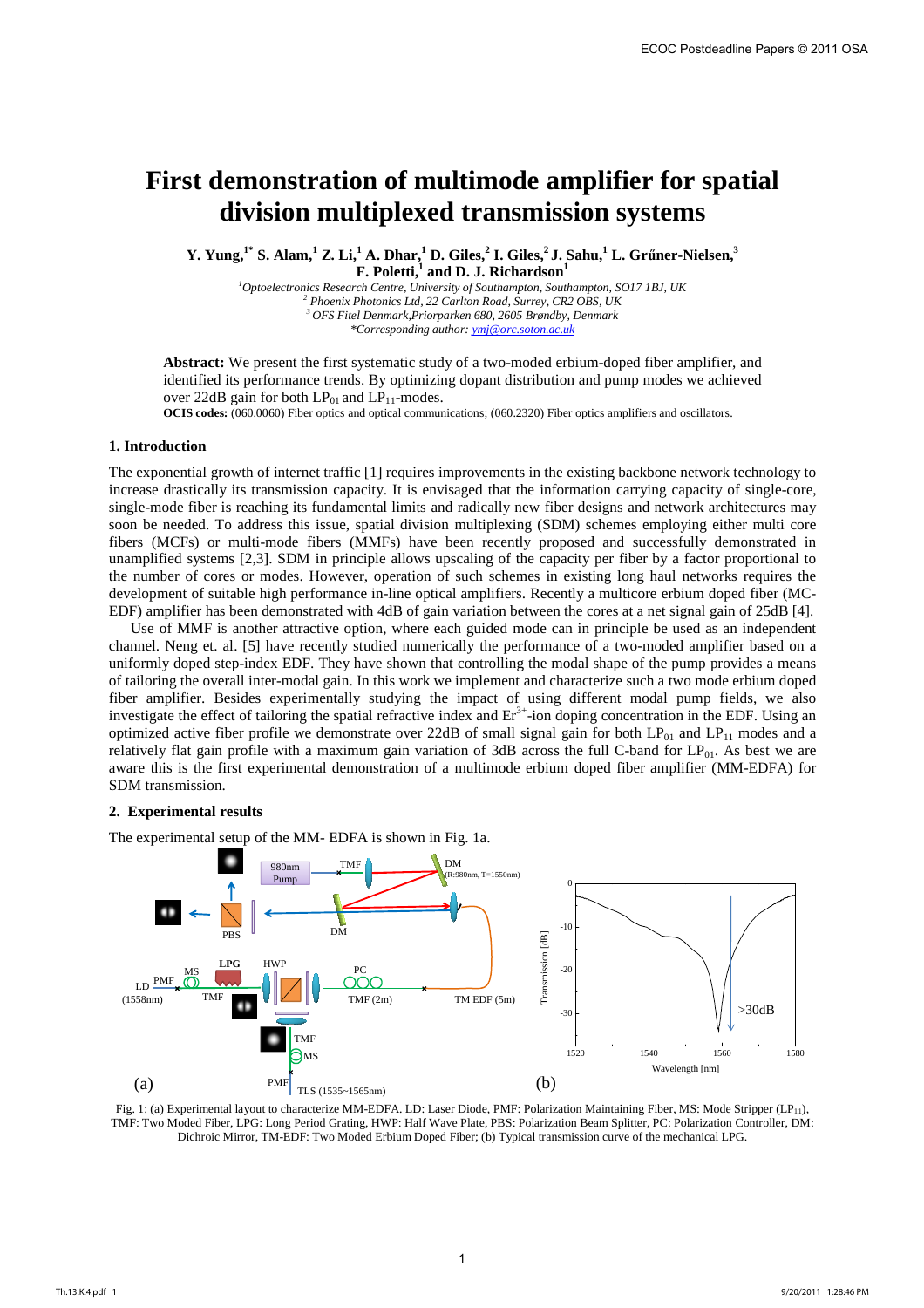The seed comprised of an external cavity laser (ECL) tunable across the C-band and a fixed wavelength DFB diode laser at 1558.9nm. The single-mode, single polarized output of the ECL and the DFB were spliced to passive multimode optical fibers. For simplicity we used a fiber with a core diameter of 19.7µm and a numerical aperture (NA) of 0.12 which effectively guides only two transverse mode groups, namely the  $LP_{01}$  and  $LP_{11}$  mode groups ( comprising 6 distinct modes including all degeneracies and polarizations). A mechanical long period grating (LPG) was applied to the two moded fiber (TMF) spliced to the end of the DFB pigtail to convert input light in the  $LP_{01}$  to the  $LP_{11}$  mode. A typical transmission curve of the mechanical LPG is shown in Fig. 1b showing that conversion to the LP<sub>11</sub> mode was achieved with an extinction ratio of 30dB when a single polarization LP<sub>01</sub> mode at 1559nm was coupled into the TMF. For ease of demultiplexing the modes at the amplifier output we considered only the xpolarized  $LP_{01}$  mode (i.e.  $LP_{01}^x$ ) and the  $LP_{11}^x$  mode along the y-polarization, i.e.  $LP_{11}^y$ . The  $LP_{01}^x$  mode from the ECL and  $LP_{11}^{\gamma}$  from the DFB are polarization multiplexed using a polarization beam splitter (PBS) and coupled into a second length of passive TMF. The launch end of the TMF was flat cleaved to enable clean excitation of the fiber modes (this has the slight downside that it leads to an increased buildup of amplified spontaneous emission (ASE) at the amplifier output at low input signal powers). The output of the input length of passive TMF was analyzed to assess the degradation in polarization extinction ratio (PER) between the two orthogonal modes as well as any mode cross-coupling during the free space coupling. A PER in excess of 20dB was measured for both the modes, which is sufficient for amplification and polarization demultiplexing of the two orthogonal signal modes at the output of the amplifier. The passive fiber was then spliced directly to a 5m length of either of two mode-matched  $Er^{3+}$ -doped active fibers each exhibiting different fiber refractive index profiles (FRIPs), namely Fiber #1 and Fiber #2, as shown in Fig. 2a and Fig. 2b respectively. It is reasonable to assume that the  $Er^{3+}$ -doping profile follows the refractive index profiles of the active fibers. A 980nm fiber pigtailed diode laser was used to pump the active fibers and was free-space coupled into the MM-EDFA using a dichroic mirror. The free ends of the active fibers were angle cleaved to suppress Fresnel reflection. A second PBS was used at the output of the amplifier to separate the two orthogonal polarization modes.



Fig. 2: (a, b) FRIP and calculated mode profiles supported by the two fabricated active fibers, (c, d) pump mode profiles coupled into the respective doped fibers for center and offset launch, (e, f) gain vs wavelength for  $LP_{11}^x$  and  $LP_{11}^y$  modes for center and offset launch.

The amplified output powers of the  $LP_{01}^x$  and  $LP_{11}^y$  modes, shown in Fig. 2e and 2f, critically depend on the pump modes. For centered launch condition which promotes the excitation of the symmetric pump modes (Fig. 2c and Fig. 2d), the measured gain of the  $LP_{01}^x$  mode for Fiber #1 (Fig. 2a) was found to be substantially higher (>15dB) than the  $LP_{11}^y$  mode due to better spatial overlap with the pump modes as well as the  $Er^{3+}$ -dopant distribution. For offset launch the asymmetric pump modes dominate over the symmetric ones and the differential gains of the two modes were measured to be around 10dB. However this comes at the expense of lower average output power due the reduced pump coupling efficiency. Fiber #2 was designed to have higher  $Er<sup>3+</sup>$ - density at the